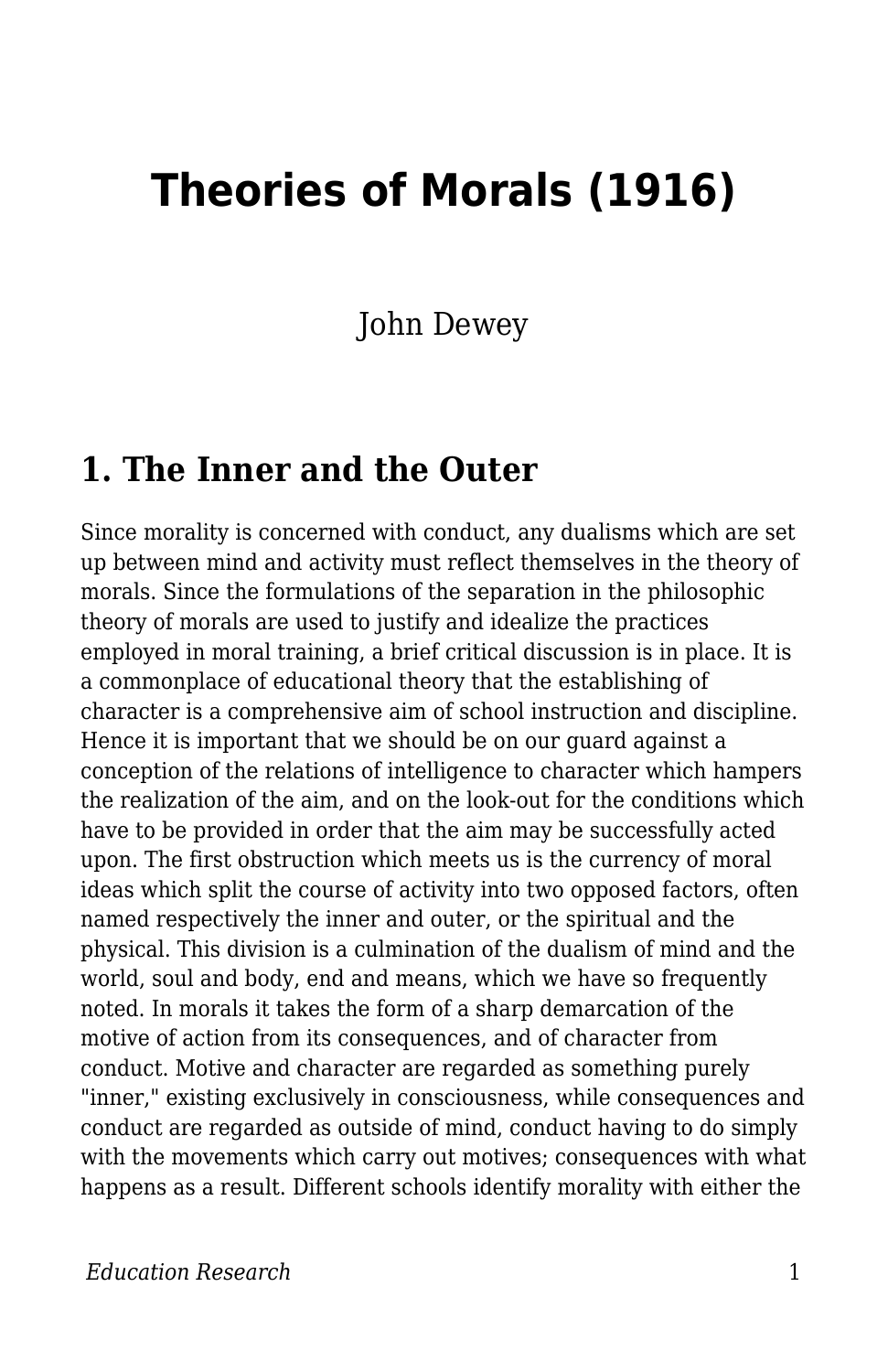inner state of mind or the outer act and results, each in separation from the other. Action with a purpose is deliberate; it involves a consciously foreseen end and a mental weighing of considerations pro and eon. It also involves a conscious state of longing or desire for the end. The deliberate choice of an aim and of a settled disposition of desire takes time. During this time complete overt action is suspended. A person who does not have his mind made up, does not know what to do. Consequently he postpones definite action so far as possible. His position may be compared to that of a man considering jumping across a ditch. If he were sure he could or could not make it, definite activity in some direction would occur. But if he considers, he is in doubt; he hesitates. During the time in which a single overt line of action is in suspense, his activities are confined to such redistributions of energy within the organism as will prepare a determinate course of action. He measures the ditch with his eyes; he brings himself taut to get a feel of the energy at his disposal; he looks about for other ways across, he reflects upon the importance of getting across. All this means an accentuation of consciousness; it means a turning in upon the individual's own attitudes, powers, wishes, etc.

Obviously, however, this surging up of personal factors into conscious recognition is a part of the whole activity in its temporal development. There is not first a purely psychical process, followed abruptly by a radically different physical one. There is one continuous behavior, proceeding from a more uncertain, divided, hesitating state to a more overt, determinate, or complete state. The activity at first consists mainly of certain tensions and adjustments within the organism; as these are coordinated into a unified attitude, the organism as a whole acts—some definite act is undertaken. We may distinguish, of course, the more explicitly conscious phase of the continuous activity as mental or psychical. But that only identifies the mental or psychical to mean the indeterminate, formative state of an activity which in its fullness involves putting forth of overt energy to modify the environment.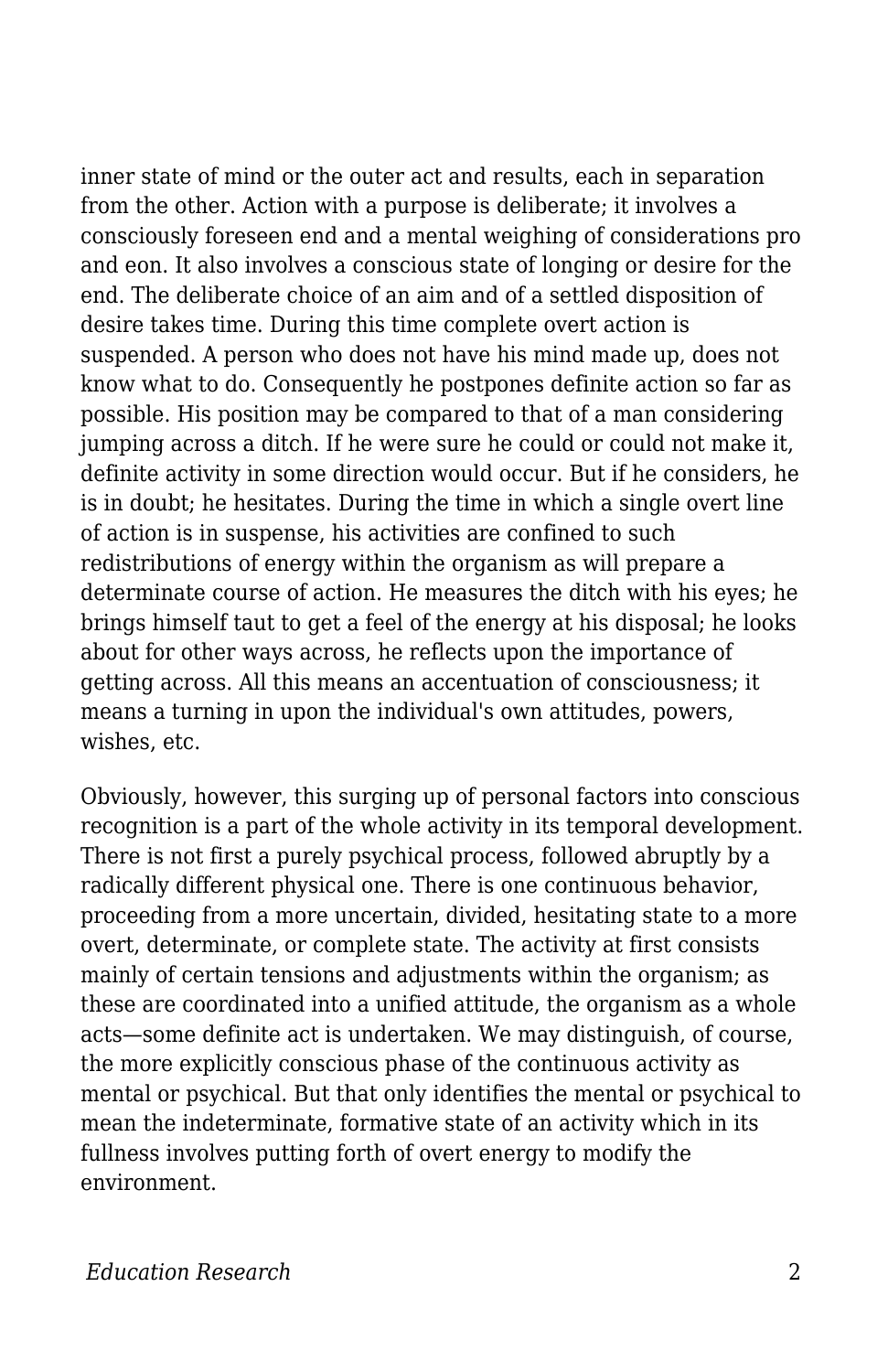Our conscious thoughts, observations, wishes, aversions are important, because they represent inchoate, nascent activities. They fulfill their destiny in issuing, later on, into specific and perceptible acts. And these inchoate, budding organic readjustments are important because they are our sole escape from the dominion of routine habits and blind impulse. They are activities having a new meaning in process of development. Hence, normally, there is an accentuation of personal consciousness whenever our instincts and ready formed habits find themselves blocked by novel conditions. Then we are thrown back upon ourselves to reorganize our own attitude before proceeding to a definite and irretrievable course of action. Unless we try to drive our way through by sheer brute force, we must modify our organic resources to adapt them to the specific features of the situation in which we find ourselves. The conscious deliberating and desiring which precede overt action are, then, the methodic personal readjustment implied in activity in uncertain situations. This role of mind in continuous activity is not always maintained, however. Desires for something different, aversion to the given state of things caused by the blocking of successful activity, stimulates the imagination. The picture of a different state of things does not always function to aid ingenious observation and recollection to find a way out and on. Except where there is a disciplined disposition, the tendency is for the imagination to run loose. Instead of its objects being checked up by conditions with reference to their practicability in execution, they are allowed to develop because of the immediate emotional satisfaction which they yield. When we find the successful display of our energies checked by uncongenial surroundings, natural and social, the easiest way out is to build castles in the air and let them be a substitute for an actual achievement which involves the pains of thought. So in overt action we acquiesce, and build up an imaginary world in, mind. This break between thought and conduct is reflected in those theories which make a sharp separation between mind as inner and conduct and consequences as merely outer.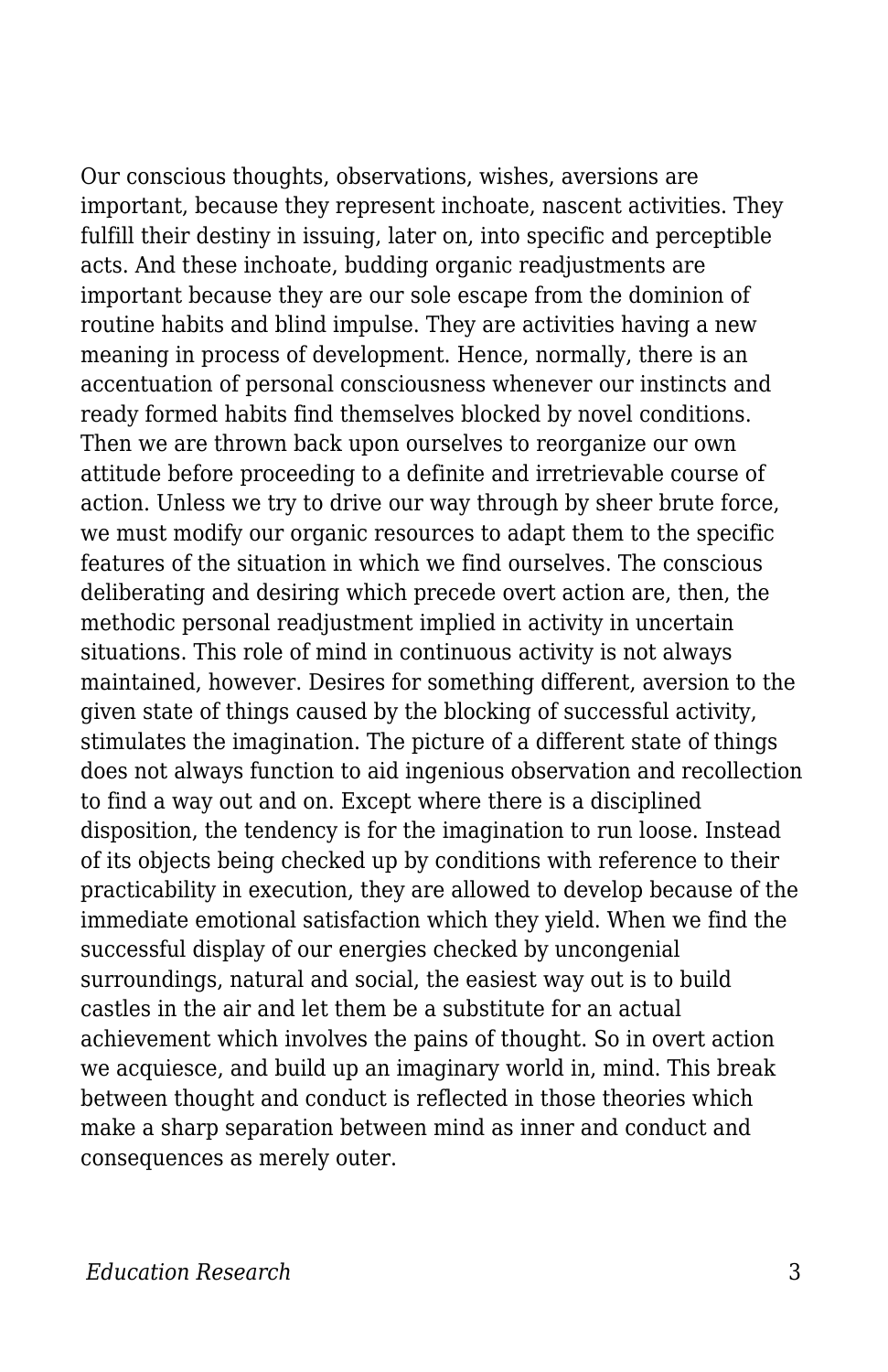For the split may be more than an incident of a particular individual's experience. The social situation may be such as to throw the class given to articulate reflection back into their own thoughts and desires without providing the means by which these ideas and aspirations can be used to reorganize the environment. Under such conditions, men take revenge, as it were, upon the alien and hostile environment by cultivating contempt for it, by giving it a bad name. They seek refuge and consolation within their own states of mind, their own imaginings and wishes, which they compliment by calling both more real and more ideal than the despised outer world. Such periods have recurred in history. In the early centuries of the Christian era, the influential moral systems of Stoicism, of monastic and popular Christianity and other religious movements of the day, took shape under the influence of such conditions. The more action which might express prevailing ideals was checked, the more the inner possession and cultivation of ideals was regarded as self-sufficient—as the essence of morality. The external world in which activity belongs was thought of as morally indifferent. Everything lay in having the right motive, even though that motive was not a moving force in the world. Much the same sort of situation recurred in Germany in the later eighteenth and early nineteenth centuries; it led to the Kantian insistence upon the good will as the sole moral good, the will being regarded as something complete in itself, apart from action and from the changes or consequences effected in the world. Later it led to any idealization of existing institutions as themselves the embodiment of reason.

The purely internal morality of "meaning well," of having a good disposition regardless of what comes of it, naturally led to a reaction. This is generally known as either hedonism or utilitarianism. It was said in effect that the important thing morally is not what a man is inside of his own consciousness, but what he does—the consequences which issue, the charges he actually effects. Inner morality was attacked as sentimental, arbitrary, dogmatic, subjective—as giving men leave to dignify and shield any dogma congenial to their selfinterest or any caprice occurring to imagination by calling it an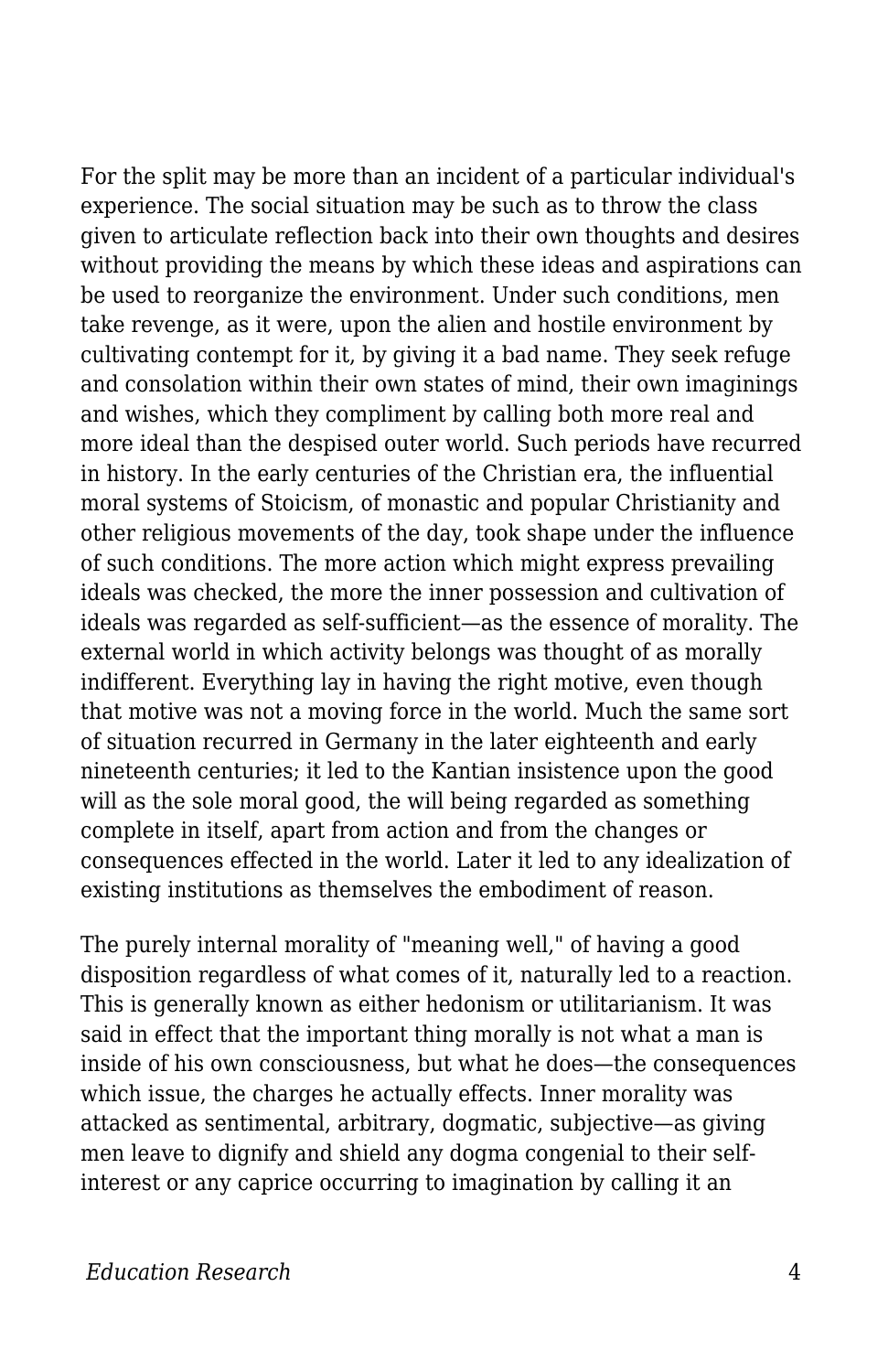intuition or an ideal of conscience. Results, conduct, are what counts; they afford the sole measure of morality. Ordinary morality, and hence that of the schoolroom, is likely to be an inconsistent compromise of both views. On one hand, certain states of feeling are made much of; the individual must "mean well," and if his intentions are good, if he had the right sort of emotional consciousness, he may be relieved of responsibility for full results in conduct. But since, on the other hand, certain things have to be done to meet the convenience and the requirements of others, and of social order in general, there is great insistence upon the doing of certain things, irrespective of whether the individual has any concern or intelligence in their doing. He must toe the mark; he must have his nose held to the grindstone; he must obey; he must form useful habits; he must learn self-control,—all of these precepts being understood in a way which emphasizes simply the immediate thing tangibly done, irrespective of the spirit of thought and desire in which it is done, and irrespective therefore of its effect upon other less obvious doings.

It is hoped that the prior discussion has sufficiently elaborated the method by which both of these evils are avoided. One or both of these evils must result wherever individuals, whether young or old, cannot engage in a progressively cumulative undertaking under conditions which engage their interest and require their reflection. For only in such cases is it possible that the disposition of desire and thinking should be an organic factor in overt and obvious conduct. Given a consecutive activity embodying the student's own interest, where a definite result is to be obtained, and where neither routine habit nor the following of dictated directions nor capricious improvising will suffice, and there the rise of conscious purpose, conscious desire, and deliberate reflection are inevitable. They are inevitable as the spirit and quality of an activity having specific consequences, not as forming an isolated realm of inner consciousness.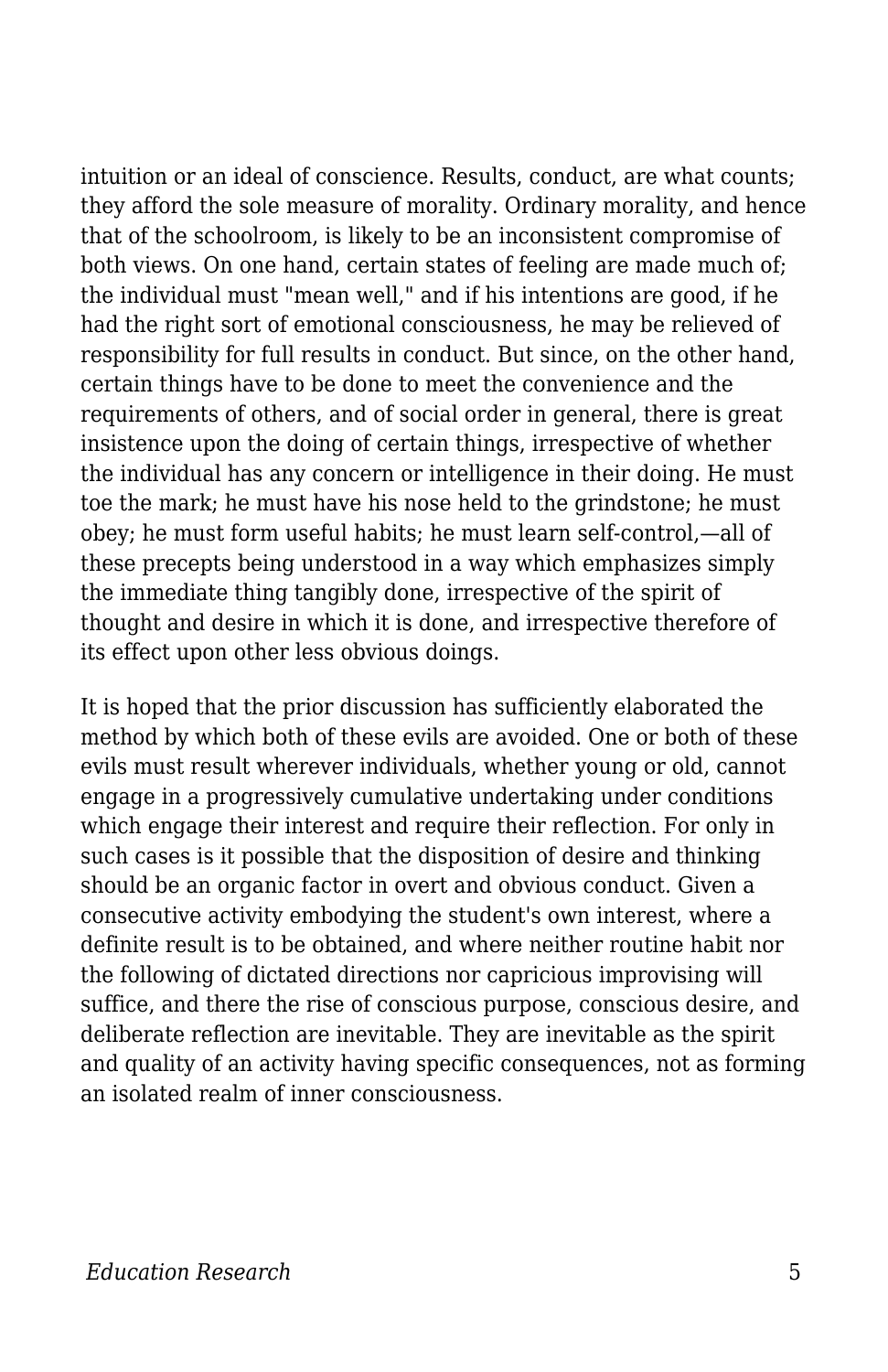#### **2. The Opposition of Duty and Interest**

Probably there is no antithesis more often set up in moral discussion than that between acting from "principle" and from "interest." To act on principle is to act disinterestedly, according to a general law, which is above all personal considerations. To act according to interest is, so the allegation runs, to act selfishly, with one's own personal profit in view. It substitutes the changing expediency of the moment for devotion to unswerving moral law. The false idea of interest underlying this opposition has already been criticized (See Chapter X), but some moral aspects of the question will now be considered. A clew to the matter may be found in the fact that the supporters of the "interest" side of the controversy habitually use the term "self-interest." Starting from the premises that unless there is interest in an object or idea, there is no motive force, they end with the conclusion that even when a person claims to be acting from principle or from a sense of duty, he really acts as he does because there "is something in it" for himself. The premise is sound; the conclusion false. In reply the other school argues that since man is capable of generous self-forgetting and even self-sacrificing action, he is capable of acting without interest. Again the premise is sound, and the conclusion false. The error on both sides lies in a false notion of the relation of interest and the self.

Both sides assume that the self is a fixed and hence isolated quantity. As a consequence, there is a rigid dilemma between acting for an interest of the self and without interest. If the self is something fixed antecedent to action, then acting from interest means trying to get more in the way of possessions for the self—whether in the way of fame, approval of others, power over others, pecuniary profit, or pleasure. Then the reaction from this view as a cynical depreciation of human nature leads to the view that men who act nobly act with no interest at all. Yet to an unbiased judgment it would appear plain that a man must be interested in what he is doing or he would not do it. A physician who continues to serve the sick in a plague at almost certain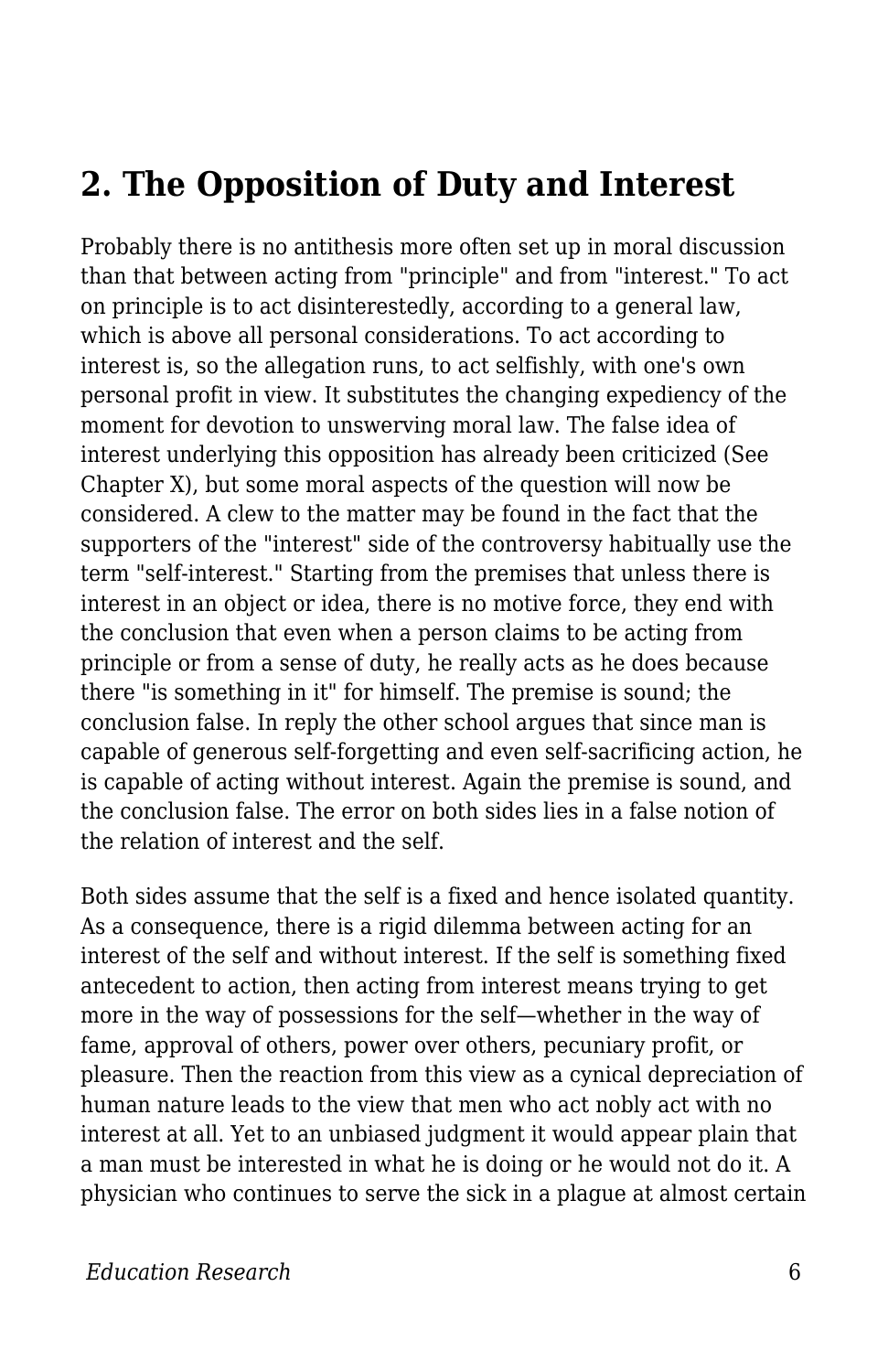danger to his own life must be interested in the efficient performance of his profession—more interested in that than in the safety of his own bodily life. But it is distorting facts to say that this interest is merely a mask for an interest in something else which he gets by continuing his customary services—such as money or good repute or virtue; that it is only a means to an ulterior selfish end. The moment we recognize that the self is not something ready-made, but something in continuous formation through choice of action, the whole situation clears up. A man's interest in keeping at his work in spite of danger to life means that his self is found in that work; if he finally gave up, and preferred his personal safety or comfort, it would mean that he preferred to be that kind of a self. The mistake lies in making a separation between interest and self, and supposing that the latter is the end to which interest in objects and acts and others is a mere means. In fact, self and interest are two names for the same fact; the kind and amount of interest actively taken in a thing reveals and measures the quality of selfhood which exists. Bear in mind that interest means the active or moving identity of the self with a certain object, and the whole alleged dilemma falls to the ground.

Unselfishness, for example, signifies neither lack of interest in what is done (that would mean only machine-like indifference) nor selflessness—which would mean absence of virility and character. As employed everywhere outside of this particular theoretical controversy, the term "unselfishness" refers to the kind of aims and objects which habitually interest a man. And if we make a mental survey of the kind of interests which evoke the use of this epithet, we shall see that they have two intimately associated features. (i) The generous self consciously identifies itself with the full range of relationships implied in its activity, instead of drawing a sharp line between itself and considerations which are excluded as alien or indifferent; (ii) it readjusts and expands its past ideas of itself to take in new consequences as they become perceptible. When the physician began his career he may not have thought of a pestilence; he may not have consciously identified himself with service under such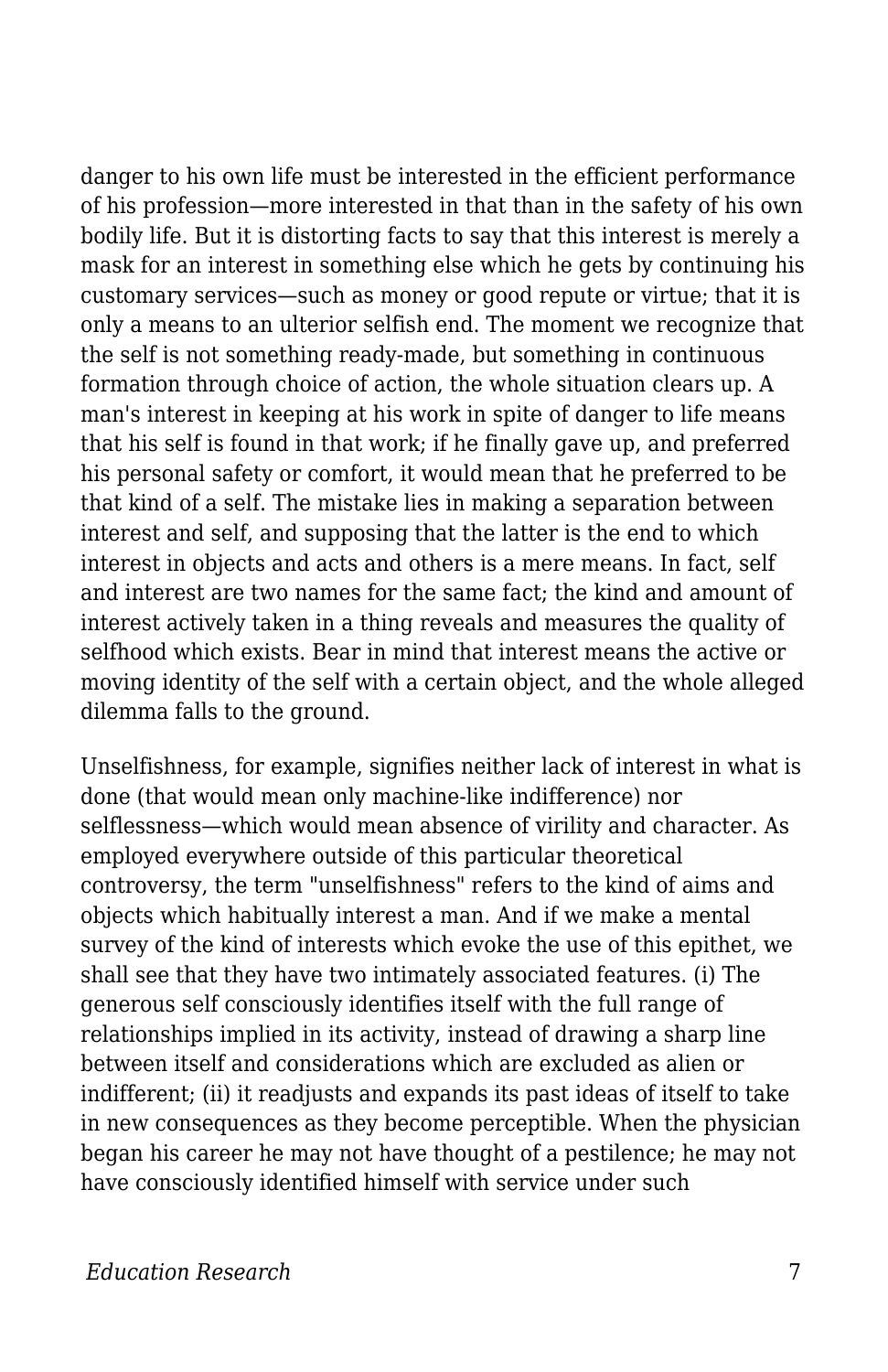conditions. But, if he has a normally growing or active self, when he finds that his vocation involves such risks, he willingly adopts them as integral portions of his activity. The wider or larger self which means inclusion instead of denial of relationships is identical with a self which enlarges in order to assume previously unforeseen ties.

In such crises of readjustment—and the crisis may be slight as well as great—there may be a transitional conflict of "principle" with "interest." It is the nature of a habit to involve ease in the accustomed line of activity. It is the nature of a readjusting of habit to involve an effort which is disagreeable—something to which a man has deliberately to hold himself. In other words, there is a tendency to identify the self—or take interest—in what one has got used to, and to turn away the mind with aversion or irritation when an unexpected thing which involves an unpleasant modification of habit comes up. Since in the past one has done one's duty without having to face such a disagreeable circumstance, why not go on as one has been? To yield to this temptation means to narrow and isolate the thought of the self—to treat it as complete. Any habit, no matter how efficient in the past, which has become set, may at any time bring this temptation with it. To act from principle in such an emergency is not to act on some abstract principle, or duty at large; it is to act upon the principle of a course of action, instead of upon the circumstances which have attended it. The principle of a physician's conduct is its animating aim and spirit—the care for the diseased. The principle is not what justifies an activity, for the principle is but another name for the continuity of the activity. If the activity as manifested in its consequences is undesirable, to act upon principle is to accentuate its evil. And a man who prides himself upon acting upon principle is likely to be a man who insists upon having his own way without learning from experience what is the better way. He fancies that some abstract principle justifies his course of action without recognizing that his principle needs justification.

Assuming, however, that school conditions are such as to provide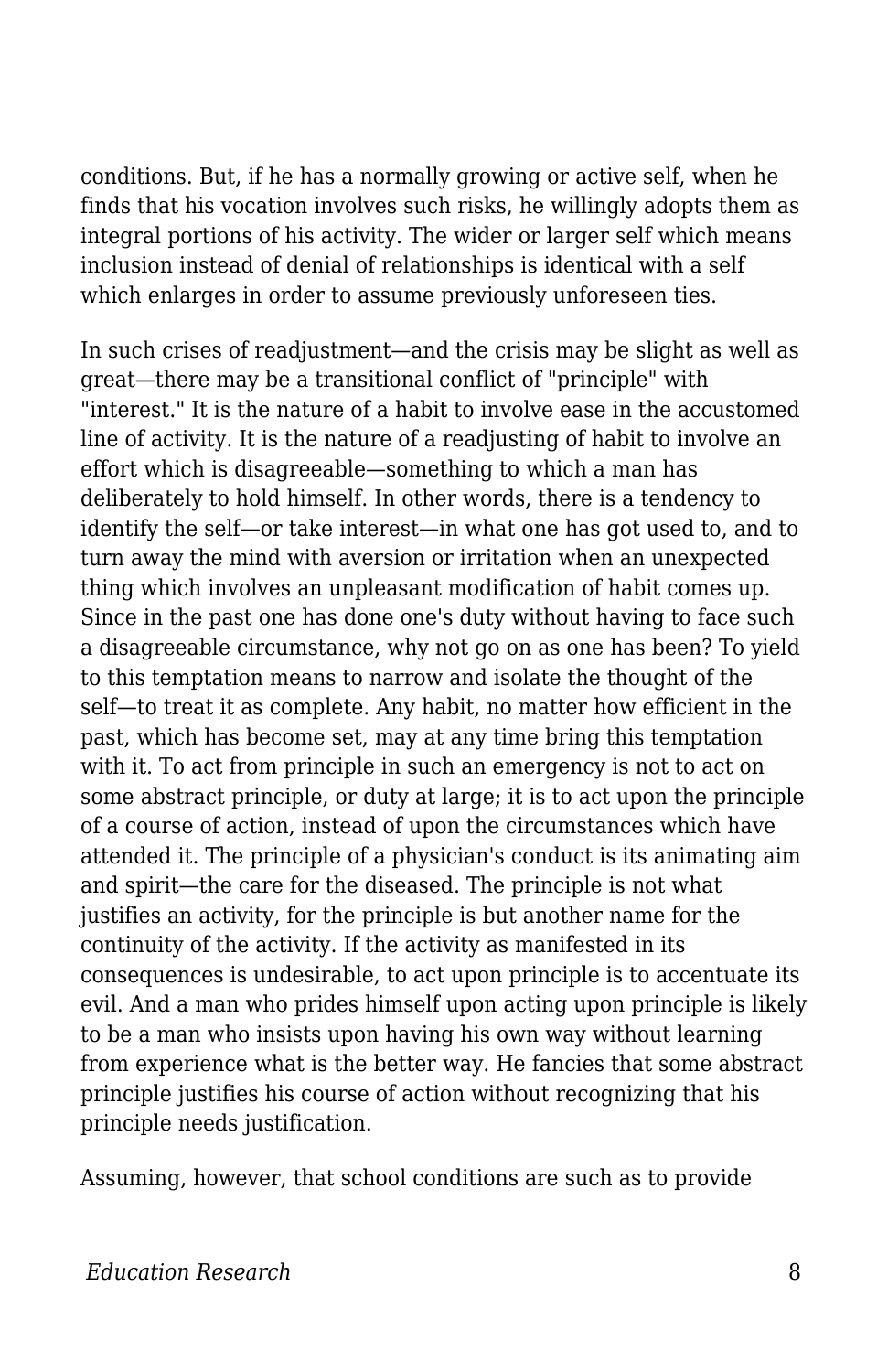desirable occupations, it is interest in the occupation as a whole—that is, in its continuous development—which keeps a pupil at his work in spite of temporary diversions and unpleasant obstacles. Where there is no activity having a growing significance, appeal to principle is either purely verbal, or a form of obstinate pride or an appeal to extraneous considerations clothed with a dignified title. Undoubtedly there are junctures where momentary interest ceases and attention flags, and where reinforcement is needed. But what carries a person over these hard stretches is not loyalty to duty in the abstract, but interest in his occupation. Duties are "offices"—they are the specific acts needed for the fulfilling of a function—or, in homely language—doing one's job. And the man who is genuinely interested in his job is the man who is able to stand temporary discouragement, to persist in the face of obstacles, to take the lean with the fat: he makes an interest out of meeting and overcoming difficulties and distraction.

### **3. Intelligence and Character**

A noteworthy paradox often accompanies discussions of morals. On the one hand, there is an identification of the moral with the rational. Reason is set up as a faculty from which proceed ultimate moral intuitions, and sometimes, as in the Kantian theory, it is said to supply the only proper moral motive. On the other hand, the value of concrete, everyday intelligence is constantly underestimated, and even deliberately depreciated. Morals is often thought to be an affair with which ordinary knowledge has nothing to do. Moral knowledge is thought to be a thing apart, and conscience is thought of as something radically different from consciousness. This separation, if valid, is of especial significance for education. Moral education in school is practically hopeless when we set up the development of character as a supreme end, and at the same time treat the acquiring of knowledge and the development of understanding, which of necessity occupy the chief part of school time, as having nothing to do with character. On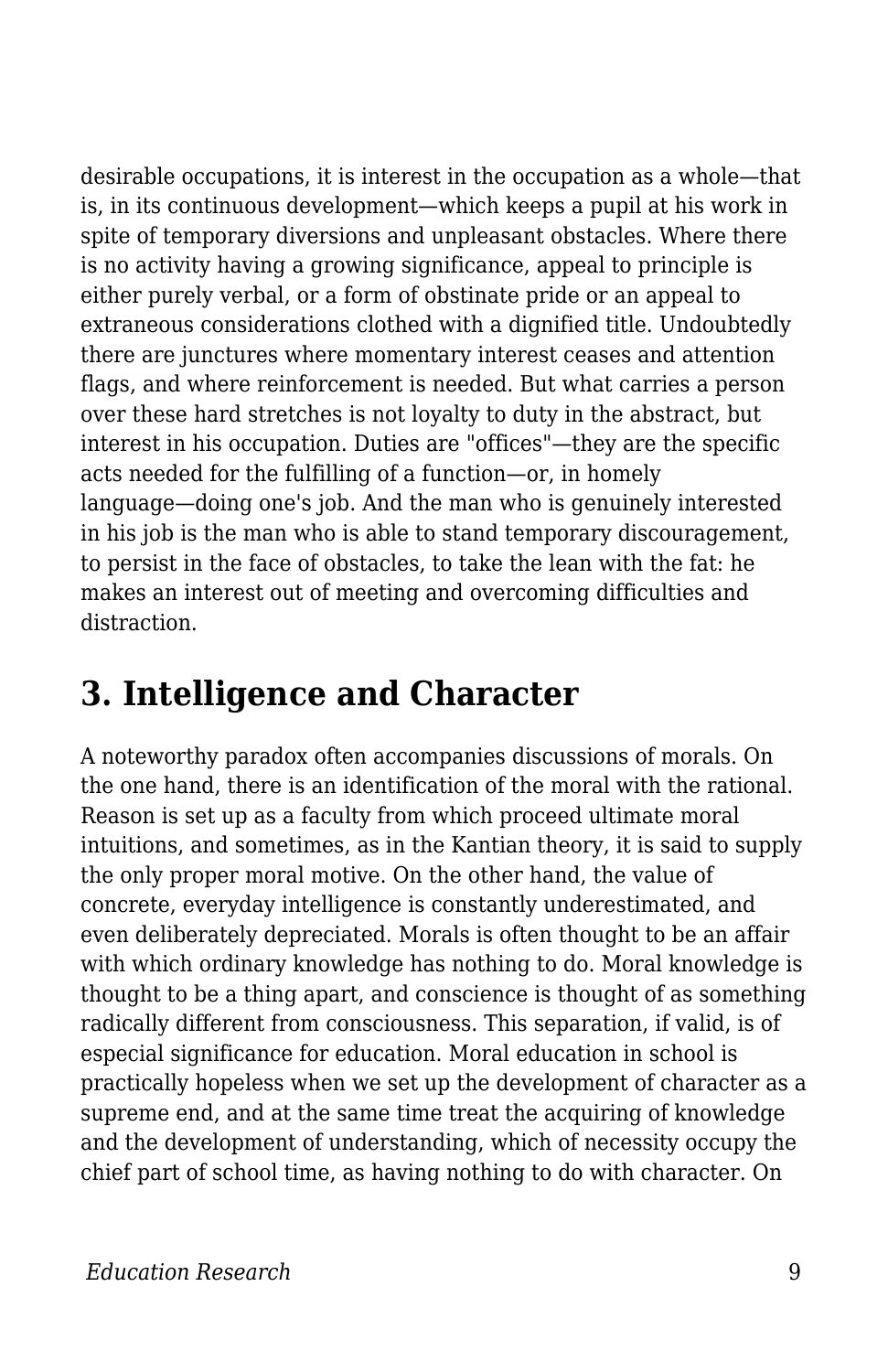such a basis, moral education is inevitably reduced to some kind of catechetical instruction, or lessons about morals. Lessons "about morals" signify as matter of course lessons in what other people think about virtues and duties. It amounts to something only in the degree in which pupils happen to be already animated by a sympathetic and dignified regard for the sentiments of others. Without such a regard, it has no more influence on character than information about the mountains of Asia; with a servile regard, it increases dependence upon others, and throws upon those in authority the responsibility for conduct. As a matter of fact, direct instruction in morals has been effective only in social groups where it was a part of the authoritative control of the many by the few. Not the teaching as such but the reinforcement of it by the whole regime of which it was an incident made it effective. To attempt to get similar results from lessons about morals in a democratic society is to rely upon sentimental magic.

At the other end of the scale stands the Socratic-Platonic teaching which identifies knowledge and virtue—which holds that no man does evil knowingly but only because of ignorance of the good. This doctrine is commonly attacked on the ground that nothing is more common than for a man to know the good and yet do the bad: not knowledge, but habituation or practice, and motive are what is required. Aristotle, in fact, at once attacked the Platonic teaching on the ground that moral virtue is like an art, such as medicine; the experienced practitioner is better than a man who has theoretical knowledge but no practical experience of disease and remedies. The issue turns, however, upon what is meant by knowledge. Aristotle's objection ignored the gist of Plato's teaching to the effect that man could not attain a theoretical insight into the good except as he had passed through years of practical habituation and strenuous discipline. Knowledge of the good was not a thing to be got either from books or from others, but was achieved through a prolonged education. It was the final and culminating grace of a mature experience of life. Irrespective of Plato's position, it is easy to perceive that the term knowledge is used to denote things as far apart as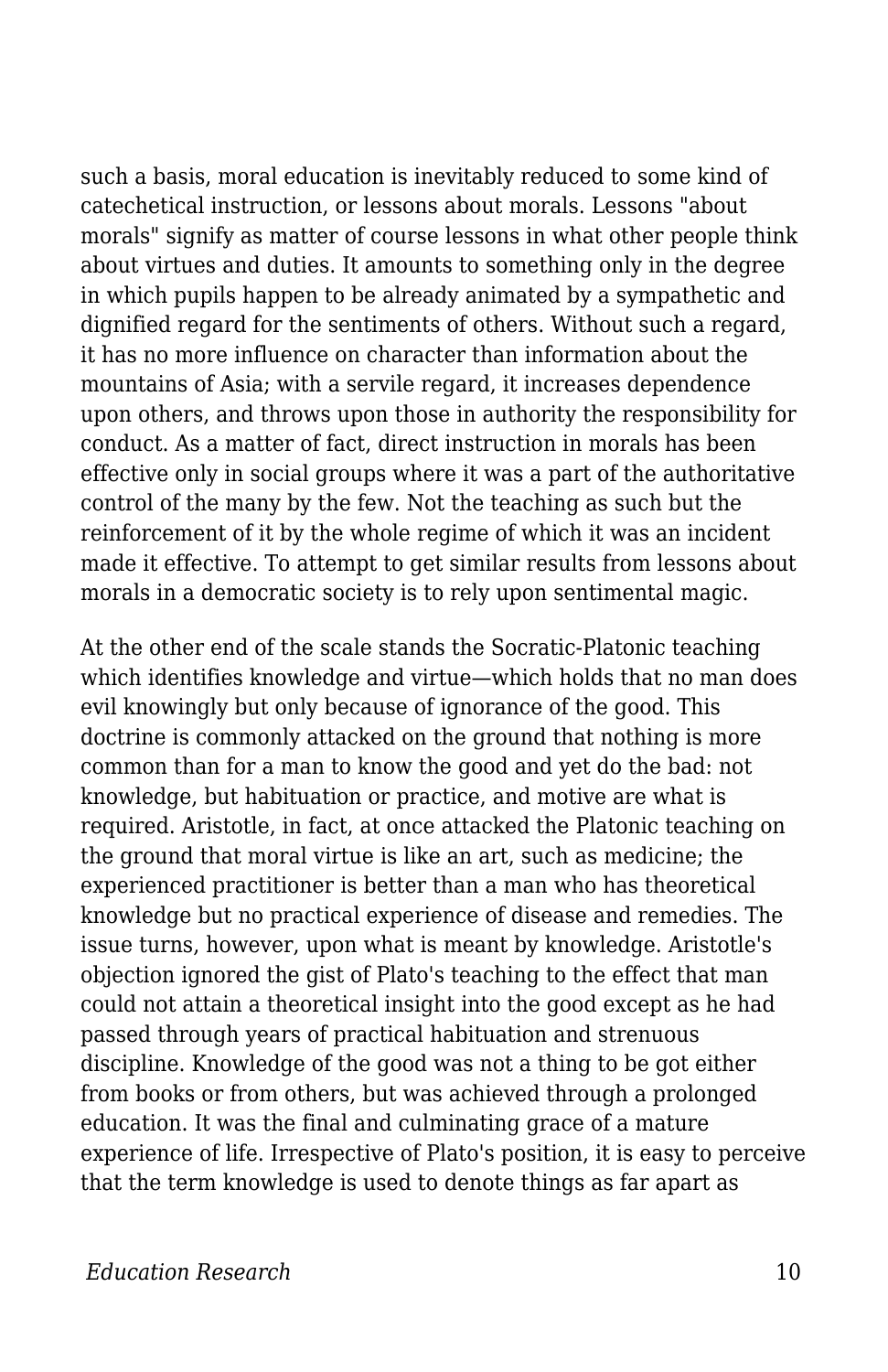intimate and vital personal realization,—a conviction gained and tested in experience,—and a second-handed, largely symbolic, recognition that persons in general believe so and so—a devitalized remote information. That the latter does not guarantee conduct, that it does not profoundly affect character, goes without saying. But if knowledge means something of the same sort as our conviction gained by trying and testing that sugar is sweet and quinine bitter, the case stands otherwise. Every time a man sits on a chair rather than on a stove, carries an umbrella when it rains, consults a doctor when ill—or in short performs any of the thousand acts which make up his daily life, he proves that knowledge of a certain kind finds direct issue in conduct. There is every reason to suppose that the same sort of knowledge of good has a like expression; in fact "good" is an empty term unless it includes the satisfactions experienced in such situations as those mentioned. Knowledge that other persons are supposed to know something might lead one to act so as to win the approbation others attach to certain actions, or at least so as to give others the impression that one agrees with them; there is no reason why it should lead to personal initiative and loyalty in behalf of the beliefs attributed to them.

It is not necessary, accordingly, to dispute about the proper meaning of the term knowledge. It is enough for educational purposes to note the different qualities covered by the one name, to realize that it is knowledge gained at first hand through the exigencies of experience which affects conduct in significant ways. If a pupil learns things from books simply in connection with school lessons and for the sake of reciting what he has learned when called upon, then knowledge will have effect upon some conduct—namely upon that of reproducing statements at the demand of others. There is nothing surprising that such "knowledge" should not have much influence in the life out of school. But this is not a reason for making a divorce between knowledge and conduct, but for holding in low esteem this kind of knowledge. The same thing may be said of knowledge which relates merely to an isolated and technical specialty; it modifies action but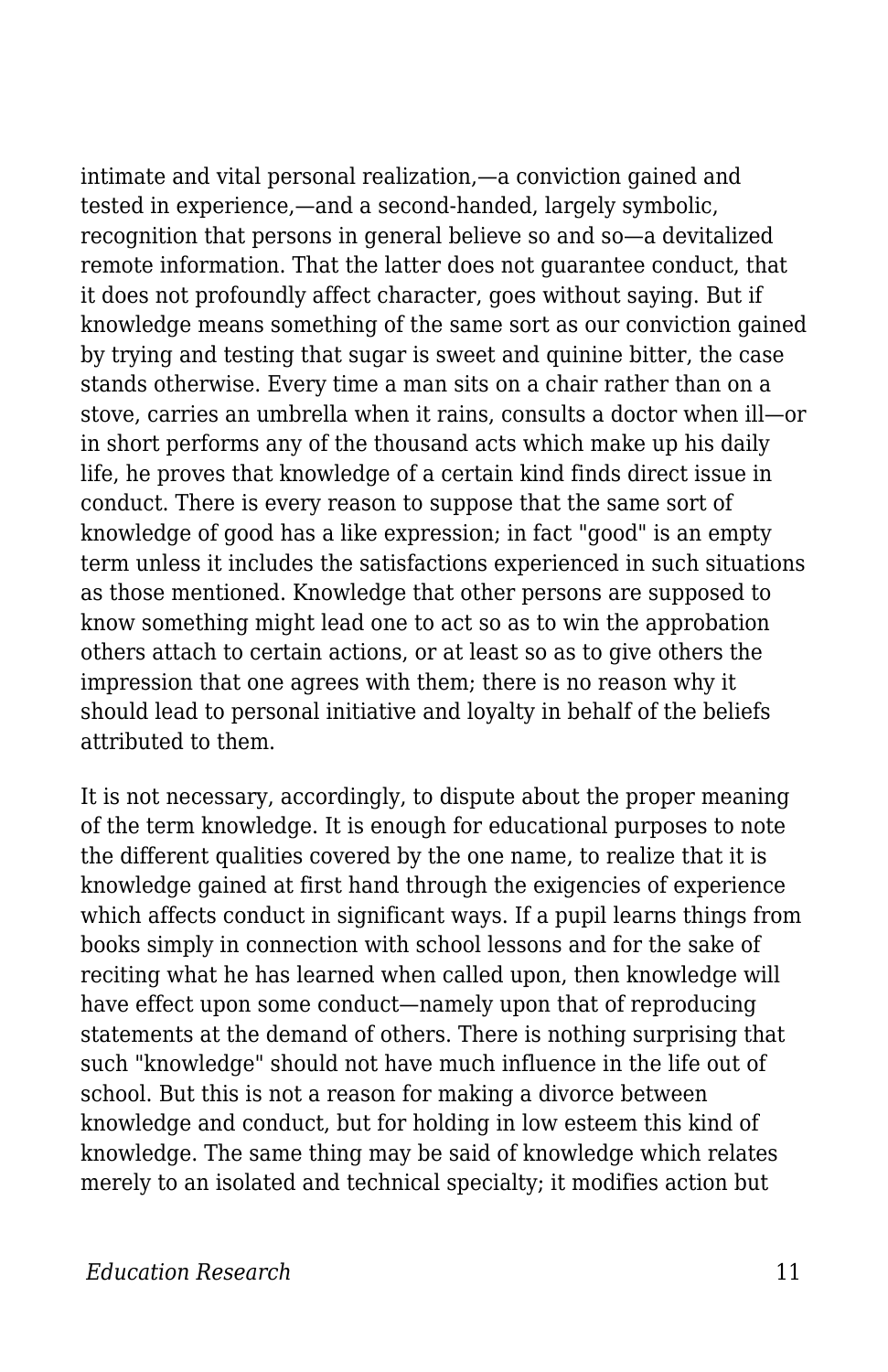only in its own narrow line. In truth, the problem of moral education in the schools is one with the problem of securing knowledge—the knowledge connected with the system of impulses and habits. For the use to which any known fact is put depends upon its connections. The knowledge of dynamite of a safecracker may be identical in verbal form with that of a chemist; in fact, it is different, for it is knit into connection with different aims and habits, and thus has a different import.

Our prior discussion of subject-matter as proceeding from direct activity having an immediate aim, to the enlargement of meaning found in geography and history, and then to scientifically organized knowledge, was based upon the idea of maintaining a vital connection between knowledge and activity. What is learned and employed in an occupation having an aim and involving cooperation with others is moral knowledge, whether consciously so regarded or not. For it builds up a social interest and confers the intelligence needed to make that interest effective in practice. Just because the studies of the curriculum represent standard factors in social life, they are organs of initiation into social values. As mere school studies, their acquisition has only a technical worth. Acquired under conditions where their social significance is realized, they feed moral interest and develop moral insight. Moreover, the qualities of mind discussed under the topic of method of learning are all of them intrinsically moral qualities. Open-mindedness, single-mindedness, sincerity, breadth of outlook, thoroughness, assumption of responsibility for developing the consequences of ideas which are accepted, are moral traits. The habit of identifying moral characteristics with external conformity to authoritative prescriptions may lead us to ignore the ethical value of these intellectual attitudes, but the same habit tends to reduce morals to a dead and machinelike routine. Consequently while such an attitude has moral results, the results are morally undesirable—above all in a democratic society where so much depends upon personal disposition.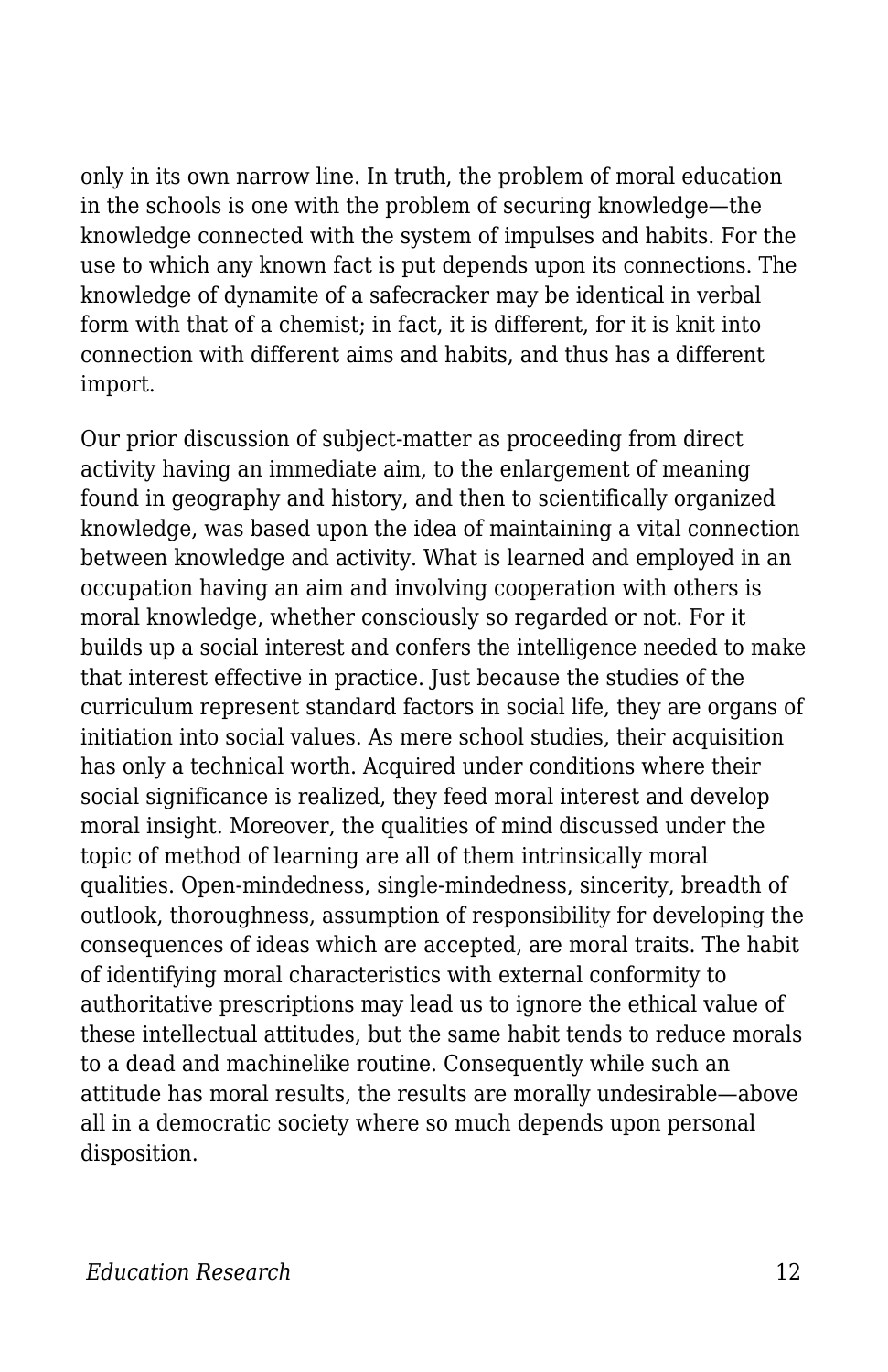#### **4. The Social and the Moral**

All of the separations which we have been criticizing—and which the idea of education set forth in the previous chapters is designed to avoid—spring from taking morals too narrowly,—giving them, on one side, a sentimental goody-goody turn without reference to effective ability to do what is socially needed, and, on the other side, overemphasizing convention and tradition so as to limit morals to a list of definitely stated acts. As a matter of fact, morals are as broad as acts which concern our relationships with others. And potentially this includes all our acts, even though their social bearing may not be thought of at the time of performance. For every act, by the principle of habit, modifies disposition—it sets up a certain kind of inclination and desire. And it is impossible to tell when the habit thus strengthened may have a direct and perceptible influence on our association with others. Certain traits of character have such an obvious connection with our social relationships that we call them "moral" in an emphatic sense—truthfulness, honesty, chastity, amiability, etc. But this only means that they are, as compared with some other attitudes, central:—that they carry other attitudes with them. They are moral in an emphatic sense not because they are isolated and exclusive, but because they are so intimately connected with thousands of other attitudes which we do not explicitly recognize—which perhaps we have not even names for. To call them virtues in their isolation is like taking the skeleton for the living body. The bones are certainly important, but their importance lies in the fact that they support other organs of the body in such a way as to make them capable of integrated effective activity. And the same is true of the qualities of character which we specifically designate virtues. Morals concern nothing less than the whole character, and the whole character is identical with the man in all his concrete makeup and manifestations. To possess virtue does not signify to have cultivated a few namable and exclusive traits; it means to be fully and adequately what one is capable of becoming through association with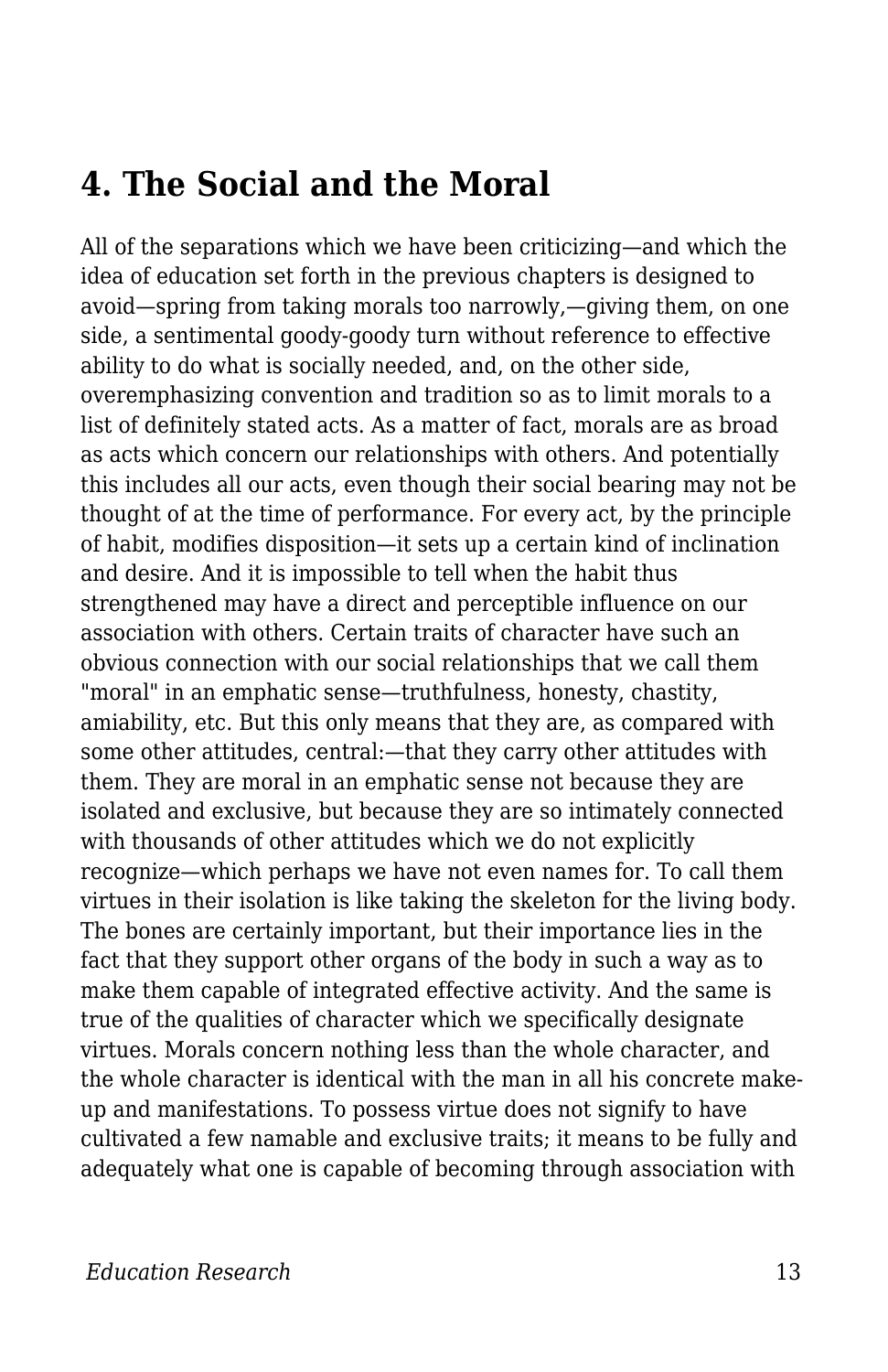others in all the offices of life.

The moral and the social quality of conduct are, in the last analysis, identical with each other. It is then but to restate explicitly the import of our earlier chapters regarding the social function of education to say that the measure of the worth of the administration, curriculum, and methods of instruction of the school is the extent to which they are animated by a social spirit. And the great danger which threatens school work is the absence of conditions which make possible a permeating social spirit; this is the great enemy of effective moral training. For this spirit can be actively present only when certain conditions are met.

(i) In the first place, the school must itself be a community life in all which that implies. Social perceptions and interests can be developed only in a genuinely social medium—one where there is give and take in the building up of a common experience. Informational statements about things can be acquired in relative isolation by any one who previously has had enough intercourse with others to have learned language. But realization of the meaning of the linguistic signs is quite another matter. That involves a context of work and play in association with others. The plea which has been made for education through continued constructive activities in this book rests upon the fact they afford an opportunity for a social atmosphere. In place of a school set apart from life as a place for learning lessons, we have a miniature social group in which study and growth are incidents of present shared experience. Playgrounds, shops, workrooms, laboratories not only direct the natural active tendencies of youth, but they involve intercourse, communication, and cooperation,—all extending the perception of connections.

(ii) The learning in school should be continuous with that out of school. There should be a free interplay between the two. This is possible only when there are numerous points of contact between the social interests of the one and of the other. A school is conceivable in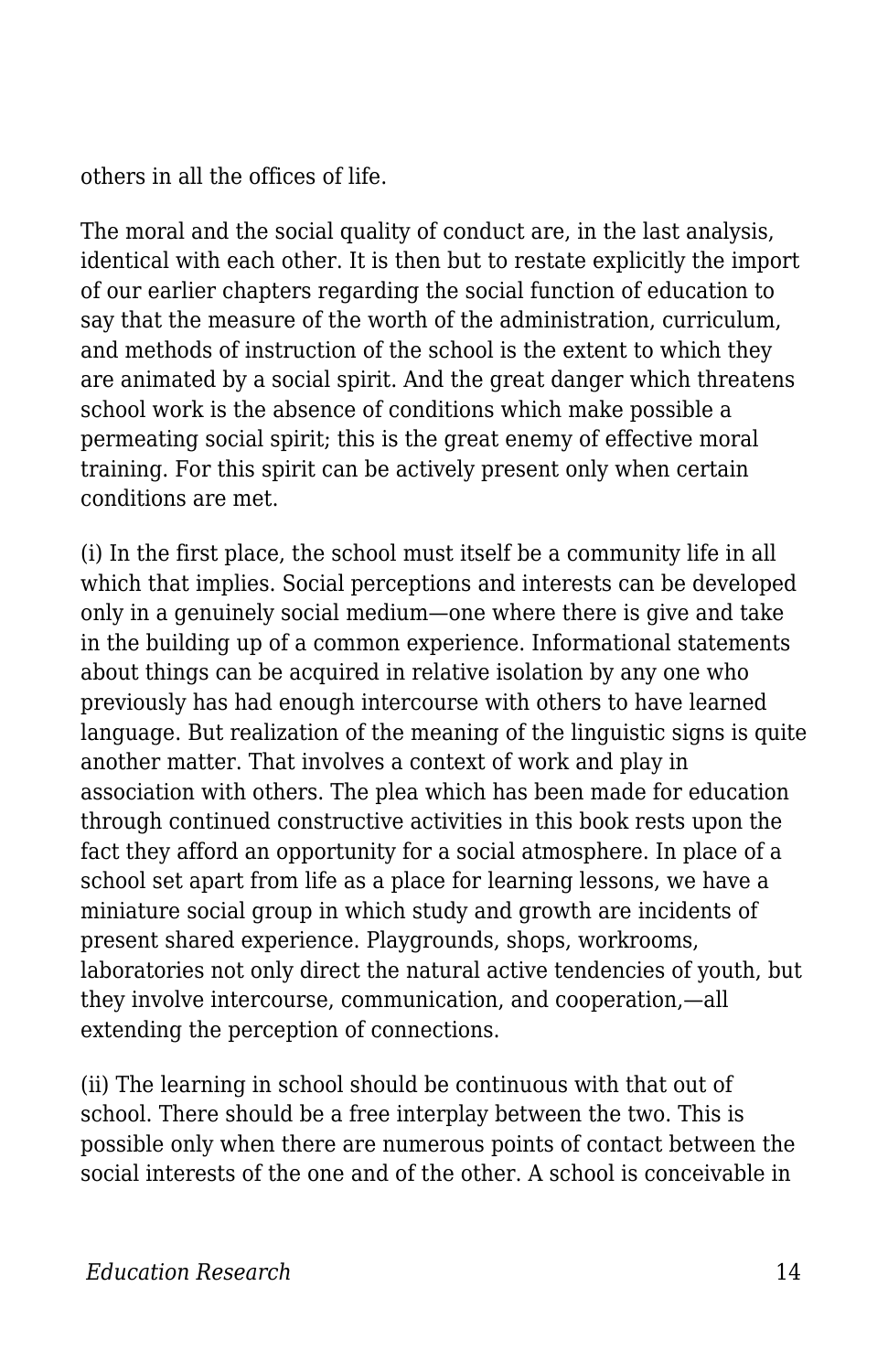which there should be a spirit of companionship and shared activity, but where its social life would no more represent or typify that of the world beyond the school walls than that of a monastery. Social concern and understanding would be developed, but they would not be available outside; they would not carry over. The proverbial separation of town and gown, the cultivation of academic seclusion, operate in this direction. So does such adherence to the culture of the past as generates a reminiscent social spirit, for this makes an individual feel more at home in the life of other days than in his own. A professedly cultural education is peculiarly exposed to this danger. An idealized past becomes the refuge and solace of the spirit; presentday concerns are found sordid, and unworthy of attention. But as a rule, the absence of a social environment in connection with which learning is a need and a reward is the chief reason for the isolation of the school; and this isolation renders school knowledge inapplicable to life and so infertile in character.

A narrow and moralistic view of morals is responsible for the failure to recognize that all the aims and values which are desirable in education are themselves moral. Discipline, natural development, culture, social efficiency, are moral traits—marks of a person who is a worthy member of that society which it is the business of education to further. There is an old saying to the effect that it is not enough for a man to be good; he must be good for something. The something for which a man must be good is capacity to live as a social member so that what he gets from living with others balances with what he contributes. What he gets and gives as a human being, a being with desires, emotions, and ideas, is not external possessions, but a widening and deepening of conscious life—a more intense, disciplined, and expanding realization of meanings. What he materially receives and gives is at most opportunities and means for the evolution of conscious life. Otherwise, it is neither giving nor taking, but a shifting about of the position of things in space, like the stirring of water and sand with a stick. Discipline, culture, social efficiency, personal refinement, improvement of character are but phases of the growth of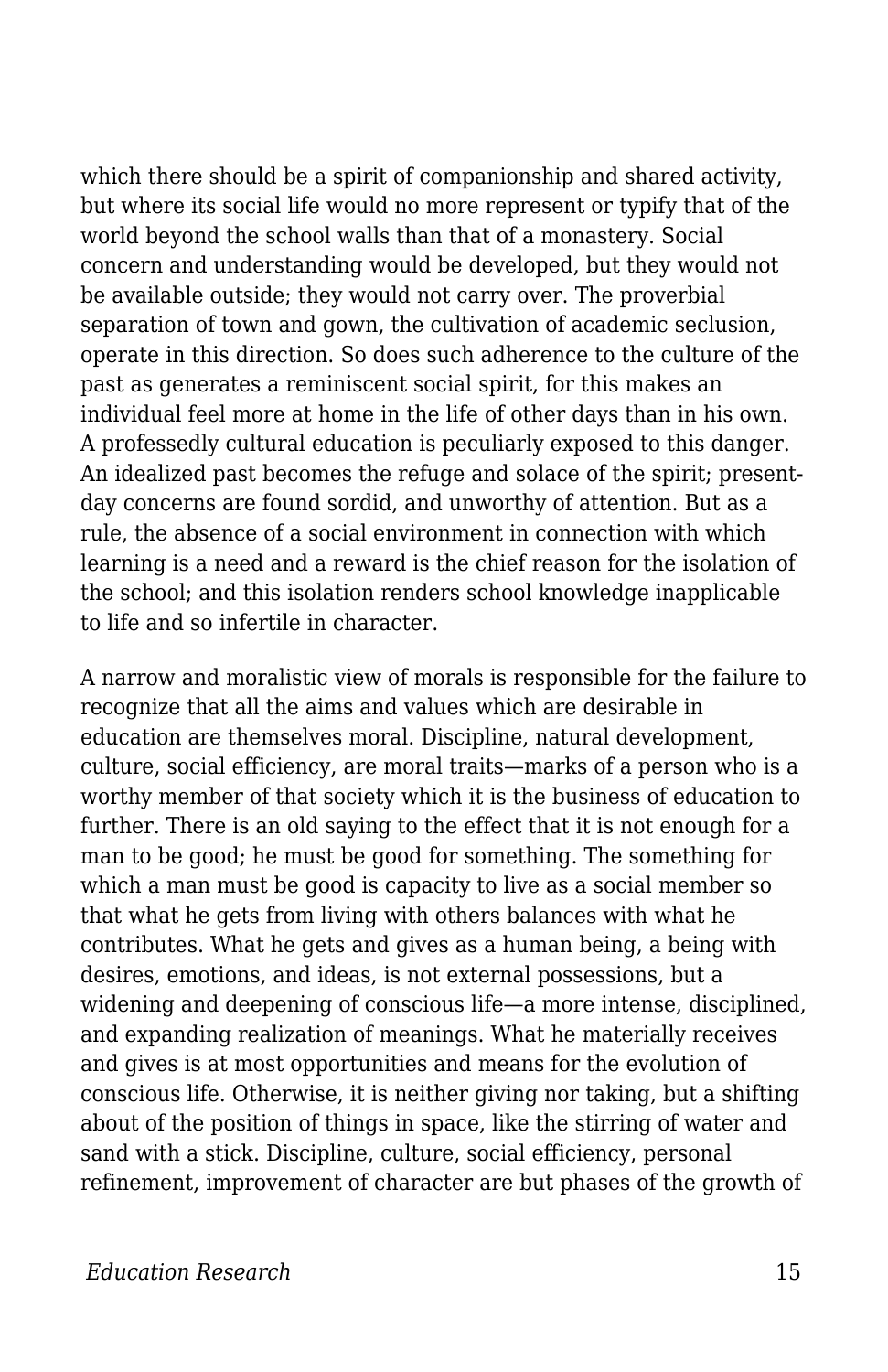capacity nobly to share in such a balanced experience. And education is not a mere means to such a life. Education is such a life. To maintain capacity for such education is the essence of morals. For conscious life is a continual beginning afresh.

## **Summary**

The most important problem of moral education in the school concerns the relationship of knowledge and conduct. For unless the learning which accrues in the regular course of study affects character, it is futile to conceive the moral end as the unifying and culminating end of education. When there is no intimate organic connection between the methods and materials of knowledge and moral growth, particular lessons and modes of discipline have to be resorted to: knowledge is not integrated into the usual springs of action and the outlook on life, while morals become moralistic—a scheme of separate virtues.

The two theories chiefly associated with the separation of learning from activity, and hence from morals, are those which cut off inner disposition and motive—the conscious personal factor—and deeds as purely physical and outer; and which set action from interest in opposition to that from principle. Both of these separations are overcome in an educational scheme where learning is the accompaniment of continuous activities or occupations which have a social aim and utilize the materials of typical social situations. For under such conditions, the school becomes itself a form of social life, a miniature community and one in close interaction with other modes of associated experience beyond school walls. All education which develops power to share effectively in social life is moral. It forms a character which not only does the particular deed socially necessary but one which is interested in that continuous readjustment which is essential to growth. Interest in learning from all the contacts of life is the essential moral interest.